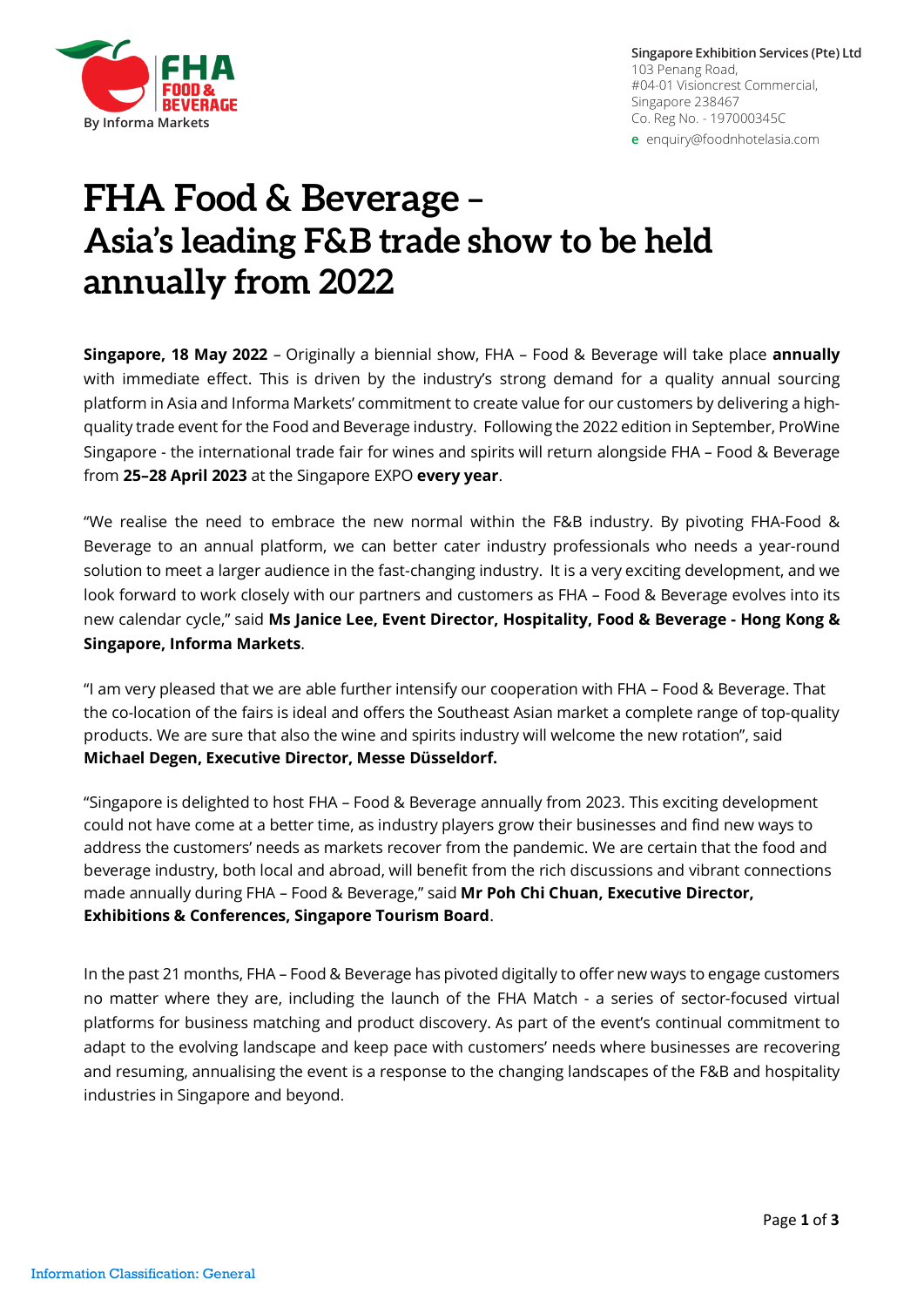

FHA-Food & Beverage 2022 will officially resume this year, where industry professionals in Asia congregate to connect, trade and discover latest industry trends. **2,000 exhibitors** and **35,000 international attendees** are expected to be present at the four-day in person event from **5-8 September 2022** at the **Singapore EXPO**.

Preliminary bookings for FHA-Food & Beverage 2023 are now open, and an early booking promotion will be running until the final day of the FHA-Food & Beverage 2022 edition.

FHA-Food & Beverage's sister show, **FHA-HoReCa**, will remain biennial. The upcoming FHA-HoReCa will be held from 25-28 October 2022 and the next edition will be in 2024.

-Ends-

### **Follow us:**

[Facebook](http://www.facebook.com/FoodnHotelAsia/) | [Twitter](http://www.twitter.com/foodhotelasia/) [| LinkedIn](http://www.linkedin.com/company/foodhotelasia/) | [Instagram](http://www.instagram.com/foodhotelasia/) [|YouTube](http://www.youtube.com/channel/UCgZC6xIAHNxZ0l9FJ8fTsRQ/featured) | [FHA Insider](http://www.fhafnb.com/media-hub/fha-insider/) – **#FHA**

### **About FHA-Food & Beverage**

The platform of choice for industry professionals, including distributors, importers, manufacturers and retailers from Asia to see and source for high quality, new-to-market food ingredients, drinks, fresh produce, services and equipment across these key profiles – Food & Beverage, Food Ingredients and FoodTech. Majority of exhibitors participating in FHA-Food & Beverage are renowned manufacturers and brands hailing from 100 countries and regions. For more information, please visit [www.fhafnb.com.](http://www.fhafnb.com/)

### **About FHA Match**

Launched in 2021, FHA Match is the digital platform of FHA events for the community to connect and trade virtually regardless of where they are located. The event will feature AI-driven meetings to match businesses, enabling them to form new connections and unlock new opportunities across markets. For more information, please visi[t www.fhafnb.com/fha-match.](http://www.fhafnb.com/fha-match)

### **Hospitality, Food & Beverage at Informa Markets**

Informa Markets' Hospitality, Food & Beverage portfolio includes a series of global in-person, virtual and hybrid trade events aimed at fostering business relationships, enabling learning, and to enhance trade opportunities for the industry.

With several established events within the portfolio such as Hotelex Shanghai, Food&HotelAsia, HOFEX, Fispal Food Service, and Abastur, the portfolio together offers an unparalleled audience reach across the world. Staging 28 live and digital events in major cities including Shanghai, Hong Kong, Singapore, Ho Chi Minh City, Seoul, Kuala Lumpur, Mumbai, Bangkok, Sao Paulo, and Mexico City.

Working alongside established industry partners, government bodies and recognised professionals, the portfolio aims at bringing companies, individuals, and the industry to the forefront of global business innovation by offering solutions and opportunities that meet today's business needs.